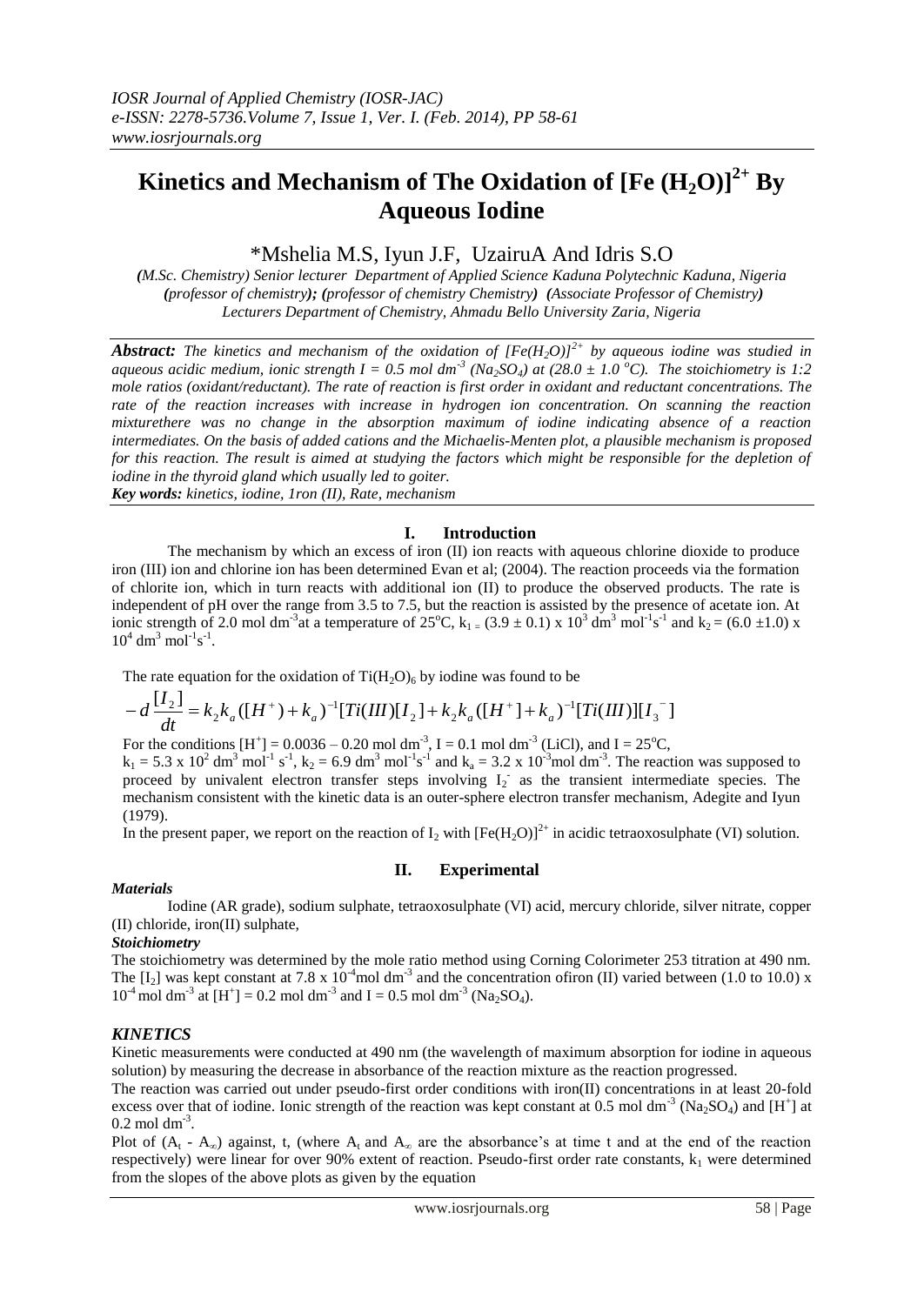( ) ( ) ..........................(1) ,  $(A_t - A_\infty) = (A_t - A_0)e^{k_1 t}$ 

 $A_0$  is the absorbance at the beginning of the reaction. Second order rate constants,  $k_2$ , were obtained as ratios of

 $k_1$  to  $[Fe^{2+}]$ 

#### **III. Results And Discussion**

Mole ratio determination showed that for every two moles of iron (II) oxidized, one mole of iodine is reduced. A plot of absorbance versus  $[Fe^{2+}]$  gives a mole ratio of 1:2 as shown in equation (2).

2 2 2 ..............................(2) 3  $Fe^{2+} + I_2 \rightarrow 2Fe^{3+} + 2I^-$ 

Under pseudo-first order conditions with  $[Fe^{2+}]$  at least 20-fold excess over  $[I_2]$  and at constant ionic strength, pseudo-first order plot is linear for greater than 90% extent of reaction. This implies that the order of reaction with respect to iodine concentration is one. Plot of  $Log k_1$  versus  $Log[Fe^{2+}]$  was linear with a slope of one, suggesting that the reaction is first-order with respect to  $[Fe^{2+}]$  as shown in Fig.I. The rate law for the reaction is given as equation (3).

[ ][ ]..................................................(3) [ ] 2 2 2 2 *k Fe I dt d I* 

The rate of the reaction increases with increase in  $[H^+]$  (Table I) within the range  $0.04 \leq [H^+] \leq 0.28$  mol dm<sup>-3</sup> at  $[I_2] = 7.8 \times 10^{-4}$  moldm<sup>-3</sup> and constant ionic strength of 0.5 moldm<sup>-3</sup>.

Also, plot of second-order rate constants,  $k_2$  versus  $[H^+]$  in the above acid range is linear and fitted equation (4).

[ ].................................................................(4) 2  $k_2 = b + c[H^+$ 

Where b and c were determined from the least square method to be 0.32 dm<sup>3</sup> mol<sup>-1</sup>s<sup>-1</sup> and 3.0 dm<sup>6</sup> mol<sup>-2</sup>s<sup>-1</sup> respectively at 28.0  $\pm 1.0^{\circ}$ C and I = 0.50 mol dm<sup>-3</sup>. Substituting the expression for k<sub>2</sub> into equation (3) gives equation (5).

( [ ])[ ][ ].......................................(5) [ ] 2 2 2 *b c H Fe I dt d I* 

### **TABLE I**

**Pseudo-first order and second order rate constants for the reaction of iodine with Fe2+ at:**  $[I_2] = 7.8 \times 10^{-4}$  mol dm<sup>-3</sup>, I = 0.5 mol dm<sup>-3</sup> (NaSO<sub>4</sub>), T = 28.0 ±1.0<sup>o</sup>C, and  $\lambda_{\text{max}} = 490$  nm.

| $10^3$ [Fe <sup>2+</sup> ] | $[H^+]$ mol $\overline{dm^3}$ | I[NaSO <sub>4</sub> ] | $10^3$ k <sub>1</sub> s <sup>1</sup> | $10^2$ k <sub>2</sub> dm <sup>3</sup> |  |
|----------------------------|-------------------------------|-----------------------|--------------------------------------|---------------------------------------|--|
| Mol dm $3$                 |                               | mol dm <sup>-3</sup>  |                                      | $mol$ <sup>-1</sup> s <sup>-1</sup>   |  |
| 5.6                        | 0.20                          | 0.50                  | 5.36                                 | 95.7                                  |  |
| 7.6                        | 0.20                          | 0.50                  | 7.09                                 | 93.3                                  |  |
| 9.6                        | 0.20                          | 0.50                  | 9.20                                 | 95.8                                  |  |
| 11.6                       | 0.20                          | 0.50                  | 11.20                                | 96.5                                  |  |
| 13.6                       | 0.20                          | 0.50                  | 12.60                                | 92.6                                  |  |
| 15.6                       | 0.20                          | 0.50                  | 14.50                                | 93.0                                  |  |
| 15.6                       | 0.04                          | 0.50                  | 6.84                                 | 43.8                                  |  |
| 15.6                       | 0.08                          | 0.50                  | 8.73                                 | 55.9                                  |  |
| 15.6                       | 0.12                          | 0.50                  | 10.71                                | 68.6                                  |  |
| 15.6                       | 0.16                          | 0.50                  | 12.56                                | 80.5                                  |  |
| 15.6                       | 0.20                          | 0.50                  | 14.50                                | 93.0                                  |  |
| 15.6                       | 0.24                          | 0.50                  | 15.86                                | 101.6                                 |  |
| 15.6                       | 0.28                          | 0.50                  | 18.08                                | 115.8                                 |  |
| 15.6                       | 0.20                          | 0.36                  | 11.26                                | 72.2                                  |  |
| 15.6                       | 0.20                          | 0.45                  | 12.88                                | 82.6                                  |  |
| 15.6                       | 0.20                          | 0.50                  | 13.80                                | 88.5                                  |  |
| 15.6                       | 0.20                          | 0.60                  | 15.36                                | 98.5                                  |  |
| 15.6                       | 0.20                          | 0.80                  | 19.05                                | 122.1                                 |  |
| 15.6                       | 0.20                          | 0.95                  | 22.25                                | 142.6                                 |  |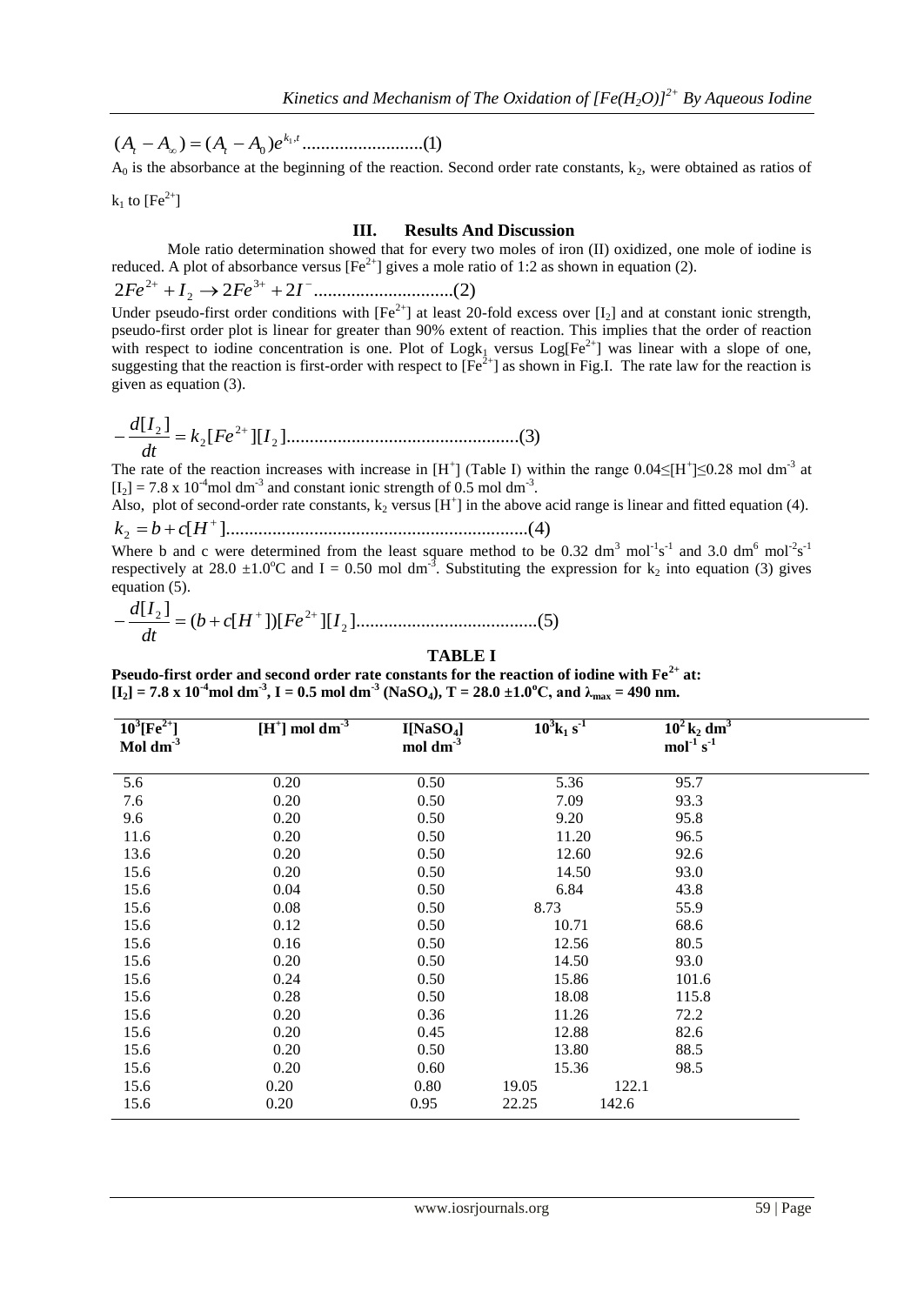

**Fig. I:** Plot of log  $k_1$  versus log  $[Fe^{2+}]$ 

The mechanism below is proposed for the reaction of  $I_2$  with Fe<sup>2+</sup>. [ ][ ] [ ][ ].......................(11) 2 2 .....................................(10) 3 .......................................(9) 2 2 .........................(8) 2 3 . .................................(7) 2 . ................................................(6) 2 2 *H I H I K* 2 2  $\frac{1}{2}$   $\sqrt{3}$ 2  $Rate = k_1[Fe^{2+}][H I_2^+] + k_3[Fe^{2+}][H]$ 2  $Fe^{2+} + I_2^- \longrightarrow Fe^{3+} + 2I^-$ 3 2  $Fe^{2+} + I_2 \xrightarrow{k_3} Fe^{3+} + I_2$  $H^+ + HI_2 + Fe^{2+} \longrightarrow Fe^{3+} + 2HI$  $Fe^{2+} + H.I^{+} \longrightarrow Fe^{3+} + HII$ 

From equation (6)

. [ ][ ]..................................(12) <sup>2</sup> <sup>2</sup> *H I K I H*

Substituting equation (12) into equation (11) gives equation (13).

Equation (14) confirms with the observed rate law, equation (5), where  $k_3 = b$  and  $Kk_1 = c$ . Least square plot of Michaelis-Menten gave no intercept and there was no shift in  $\lambda_{\text{max}}$  of the spectrum of the reaction mixture suggesting that there was no intermediate complex formation. The cations  $(Cu^{2+}, Hg^{2+}$ and Ag<sup>+</sup>) were found to increase the reaction rate (Table II). These reasons suggest that the reaction is occurring by the outer-sphere mechanism.

**Table II: Rate data for the effect of added cations on the second order rate constants for the reaction of**  iodine and iron(II). [I<sub>2</sub>] = 7.8 x 10<sup>-4</sup>mol dm<sup>-3</sup>, [H<sup>+</sup>] = 0.2 mol dm<sup>-3</sup>, I = 0.5 mol dm<sup>-3</sup> (Na<sub>2</sub>SO<sub>4</sub>), [Fe<sup>2+</sup>] = 1.56 x

| 10 <sup>-2</sup> mol dm <sup>-3</sup> , $\lambda_{\text{max}}$ = 490 nm and T = 28 ±1.0 <sup>o</sup> C |                                               |                                        |                                                                         |  |  |  |  |
|--------------------------------------------------------------------------------------------------------|-----------------------------------------------|----------------------------------------|-------------------------------------------------------------------------|--|--|--|--|
| Cation $M^{n+}$                                                                                        | $\overline{10^3[M^{n+}]}$ mol dm <sup>3</sup> | $10^3$ k <sub>1</sub> , s <sup>1</sup> | $10^2$ k <sub>2</sub> dm <sup>3</sup> mol <sup>-1</sup> s <sup>-1</sup> |  |  |  |  |
| $Hg^{2+}$                                                                                              | 2.0                                           | 16.3                                   | 104.50                                                                  |  |  |  |  |
|                                                                                                        | 4.0                                           | 18.40                                  | 117.9                                                                   |  |  |  |  |
|                                                                                                        | 6.0                                           | 20.50                                  | 131.40                                                                  |  |  |  |  |
|                                                                                                        | 8.0                                           | 22.30                                  | 142.90                                                                  |  |  |  |  |
| $Ag+$                                                                                                  | 2.0                                           | 13.90                                  | 89.10                                                                   |  |  |  |  |
|                                                                                                        | 4.0                                           | 13.54                                  | 86.79                                                                   |  |  |  |  |
|                                                                                                        | 6.0                                           | 13.13                                  | 84.16                                                                   |  |  |  |  |
|                                                                                                        |                                               |                                        |                                                                         |  |  |  |  |